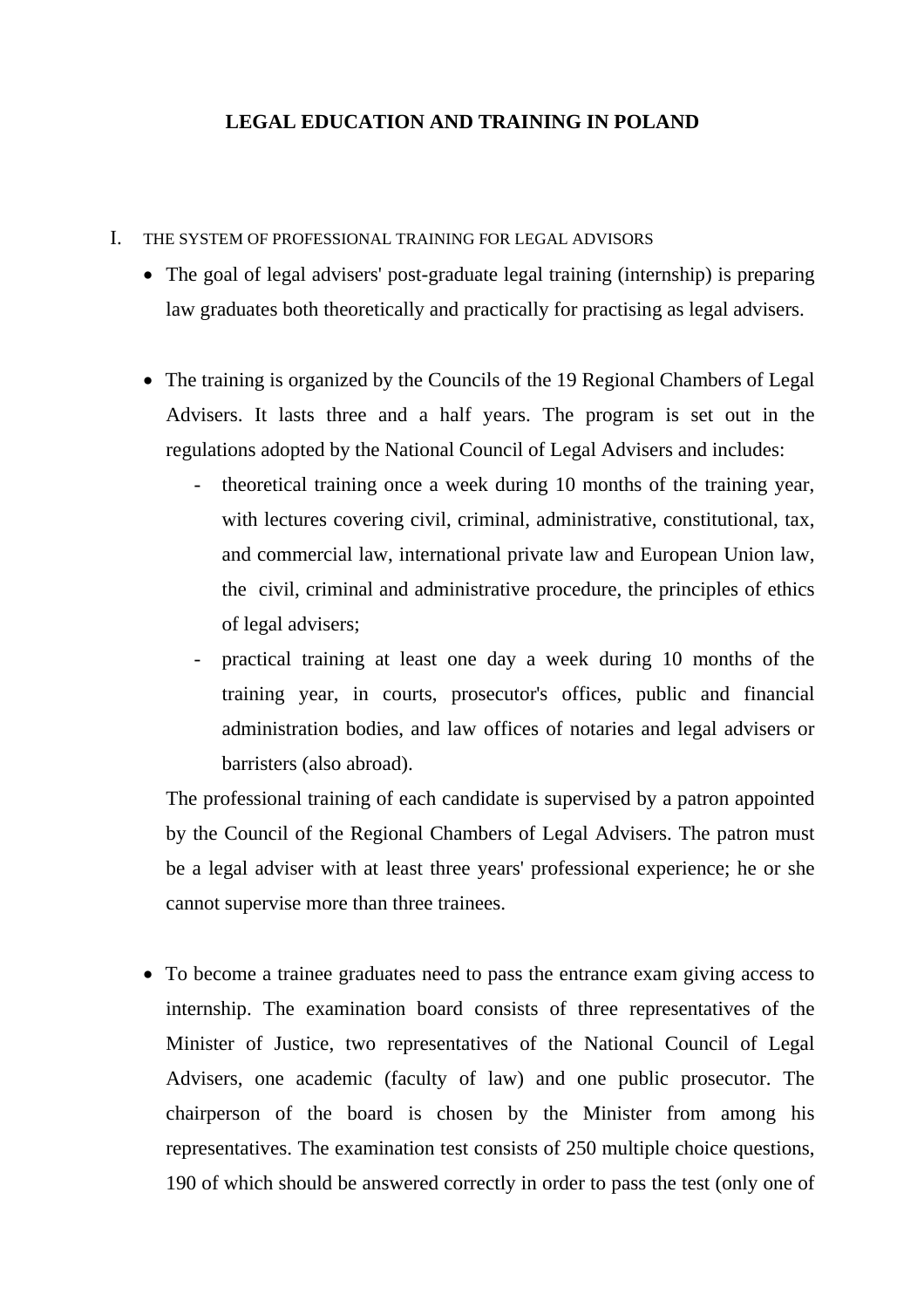three possible answers is correct). The questions cover various areas of law, including constitutional, criminal, civil, commercial, labour and insurance, administrative, family and European law.

- The training finishes with the bar examination, both oral and written; the composition of the examination board follows the same rules as in case of the entrance examination. The written part consists of four legal problems to be solved, such as preparing a statement of claim in a court action on the basis of court records or writing an administrative decision. The total number of points is 120, and the minimum which has to be obtained is 80. In the oral part, the candidate answers a randomly chosen set of 19 questions, with the maximum of 76 points to obtain. In order to pass the examination successfully, one has to get a total of 130 points for both parts of the examination. The bar exam verifies candidates' knowledge of various areas of law (specified in the Law on legal advisers) as well as their skills and competencies necessary for proper practice of the profession of legal adviser.
- As far as continuing education is concerned, legal advisers in Poland do not have a statutory obligation to participate in training sessions. The lectures are organized by the Councils of the Regional Chambers of Legal Advisers one to four times a month and last 4-5 hours. Away-from-home training sessions are also organized on a regular basis by Regional Chambers and the National Council of Legal Advisers. They aim at developing and updating lawyers' knowledge, dealing mainly with recent changes in procedural and substantive law. In 2006, the National Council of Legal Advisers requested the Minister of Justice to use his right of legislative initiative in order to include obligatory continuing education in the Law on legal advisers. This obligation will also be introduced in the revised principles of ethics of legal advisers to be adopted during the General Assembly in November 2007.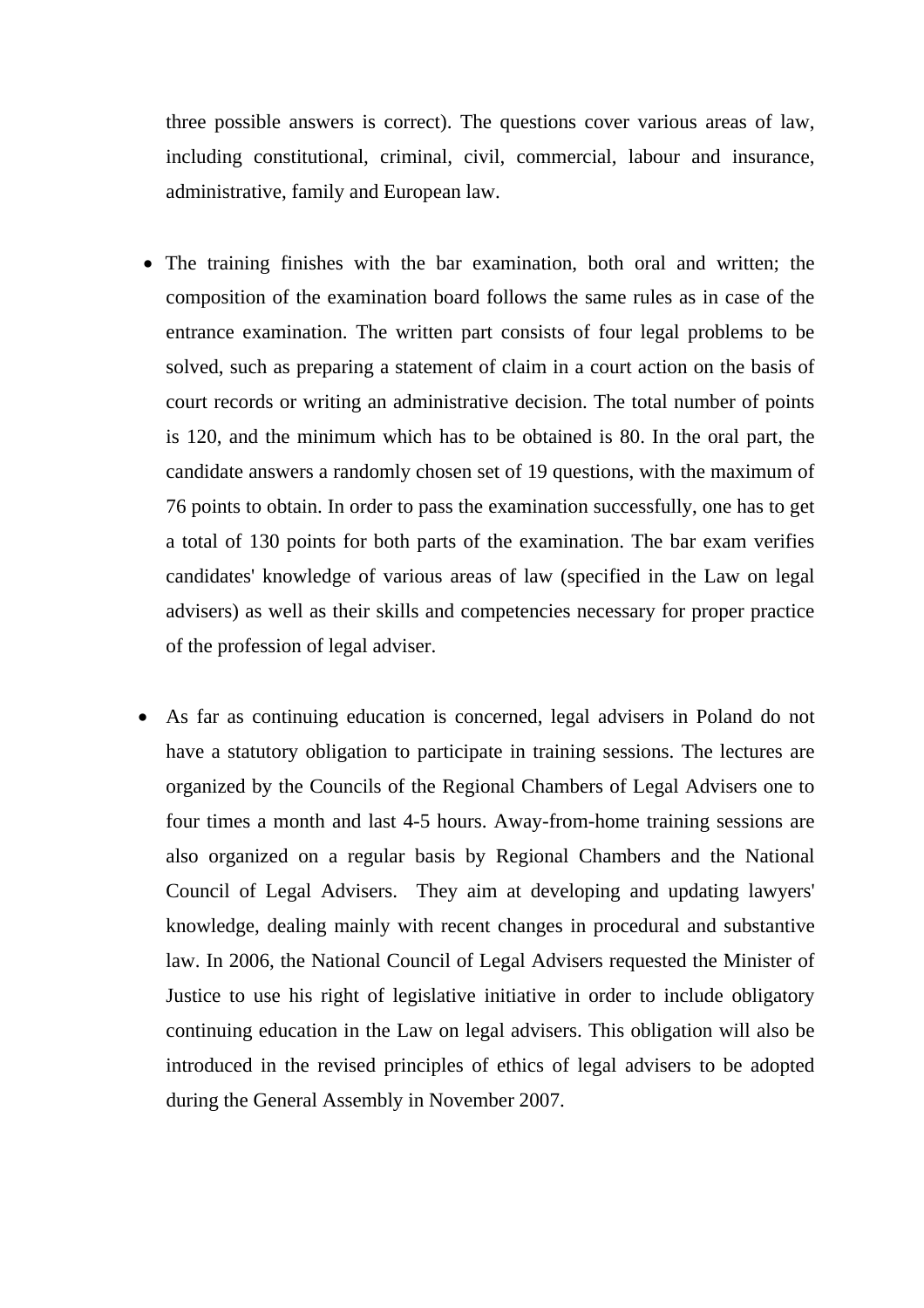## II. THREATS FOR QUALITY OF LEGAL EDUCATION

- Education in universities and law faculties is not uniform enough; law societies have no influence on university educational programs. Graduates of the faculties and universities are not ready for actual practicing any legal profession (university gives them neither appropriate professional skills and qualifications nor knowledge of rules for carrying professional activities).
- Implementation of laws that are to lead to allow practicing legal adviser and barrister professions by graduates of law faculties who neither have appropriate professional experience nor have undergone legal internship supervised by a law society.

The opportunity to practice the aforementioned professions actually is to be open to the full extent, i.e. including representation of clients before all courts by, *inter alia*, persons who have not passed an examination revising their knowledge and do not have skills necessary to practice profession of barrister or legal adviser (it is planned to establish profession of so-called "legal consultant" – *doradca prawny*, that is to be practiced by law faculty graduates who have not passed any professional examination and whose professional knowledge and skills have not been verified).

- There is so-called "inter-professional flow", i.e. opportunity to become a member of one profession of lawyers e.g. to become a judge if the person is a member of another profession e.g. legal adviser. However, there is no uniform legal internship program or uniform professional exam even though professions of barristers and legal advisers are identical in practice;
- Lack of uniform and coherent both university education system and postgraduation trainings for such professions as judge, prosecutor, legal adviser, barrister, notary).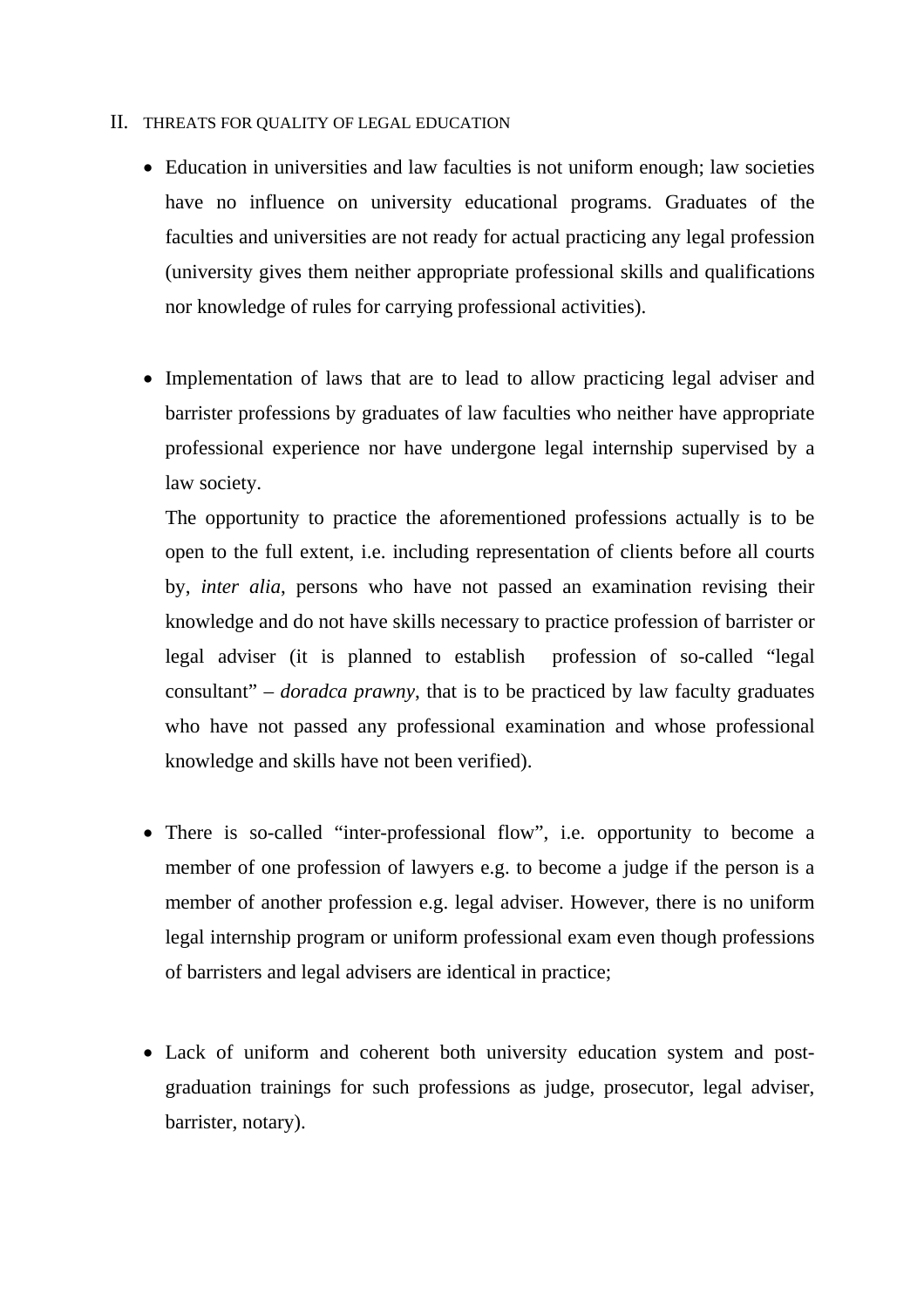• The self governing bodies of legal advisers and barristers carry internship trainings for several thousands people, which is a consequence of changes of legal acts regarding lawyers and lower requirements to be met in order to become a trainee. Theoretical and practical education for such number of people makes impossible to prepare them to proper performance of the profession, to assure the patronage of barrister or legal adviser to provide the interns with proper traineeship in the court. Moreover the way the professional examination is conducted does not allow proper verification of knowledge and skills acquired by interns.

## III. NECESSARY DEVELOPMENTS IN LEGAL EDUCATION AND TRAINING

Law societies take all possible activities in order to work out and perform proper program of internship education (which is not easy considering number of changes of legal acts regarding lawyers); moreover the law societies conduct also trainings for practicing lawyers (Continuing Legal Education). In particular it concerns trainings on the European Community Law. However Continuing Legal Education for those who practice the regulated professions without resolving the problems referred to in point II above shall not guaranty proper quality of legal education.

Thus, the following seems to be necessary:

- unification (at least in the basic scope) of education in law faculties all over the country, including appropriate consultations with law societies;
- extension of the scope of education in law faculties by basic professional skills and knowledge about rules of practicing legal profession and of deontology principles;
- unification (in the major scope) of internship education which is conducted by self governing bodies of various legal professions and pursuit of uniform professional examination;
- conditioning the admission to the law society/the bar by undergoing proper training (covering, in particular, practical part of practicing the profession and deontology principles) and by passing proper professional examination;